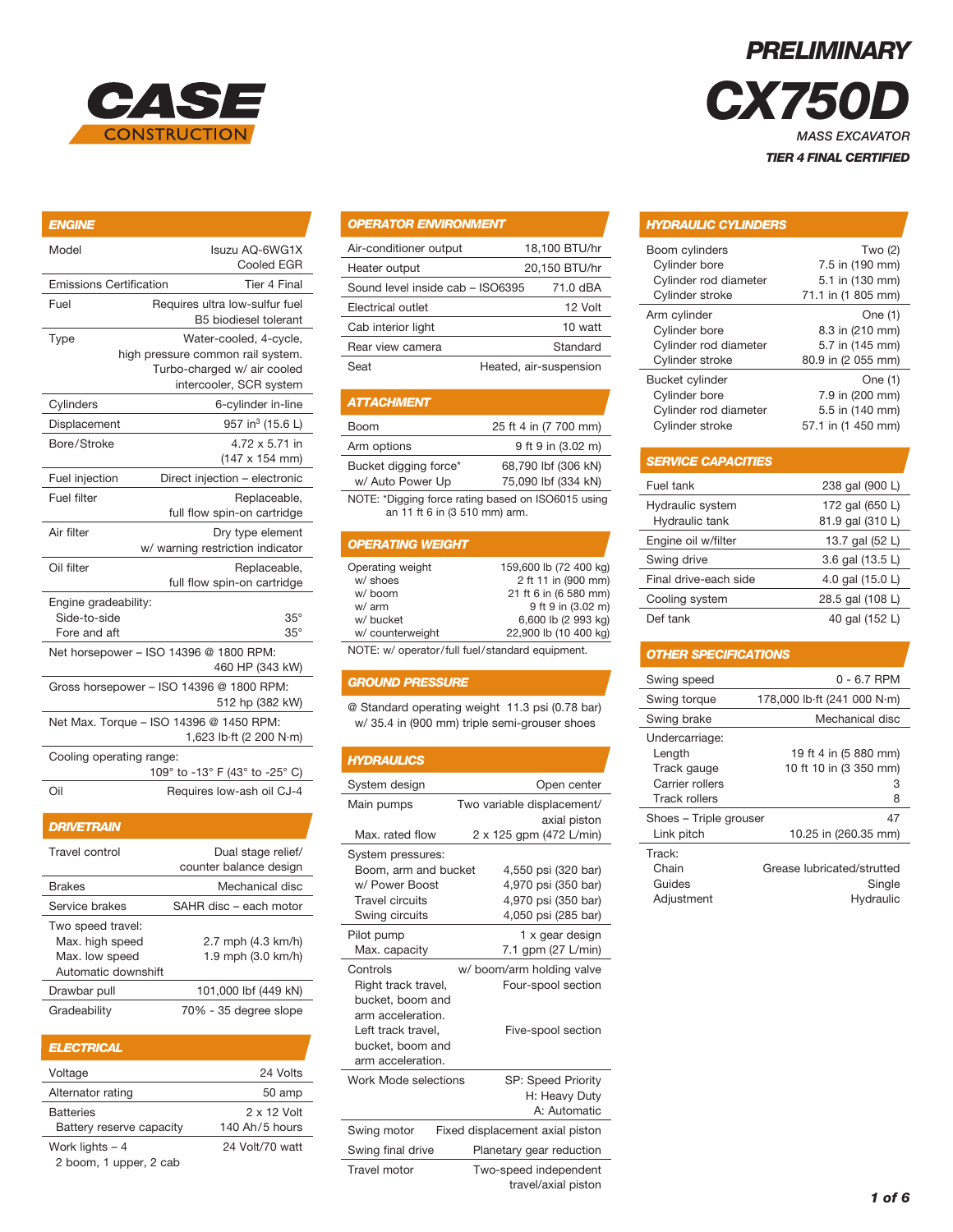

and may not be exact representation of unit.

|    | <b>DIMENSIONS</b>                                |                        |
|----|--------------------------------------------------|------------------------|
|    |                                                  | 9 ft 9 in (3.02 m) Arm |
|    | A. Overall height - with attachment              | 16 ft 6 in (4 960 mm)  |
|    | <b>B.</b> Cab height                             | 11 ft 6 in (3 510 mm)  |
|    | <b>C.</b> Overall height – top of guardrail      | 13 ft 5 in (3 950 mm)  |
|    | <b>D.</b> Overall length – with attachment       | 40 ft 5 in (12 250 mm) |
| Е. | Overall length - without attachment              | 22 ft 8 in (6 960 mm)  |
| F. | Width of upperstructure - without catwalks       | 12 ft 2 in (3 700 mm)  |
| G. | Width of upperstructure – with catwalks          | 13 ft 8 in (4 170 mm)  |
|    | H. Track overall length                          | 19 ft 4 in (5 880 mm)  |
|    | Track overall width with 35.4 in (900 mm) shoes: |                        |
|    | Extended                                         | 13 ft 11 in (4 250 mm) |
|    | Retracted                                        | 11 ft 11 in (3 640 mm) |
|    | <b>J.</b> Track shoe width                       | 2 ft 11 in (900 mm)    |
|    | K. Center to center $-$ idler to sprocket        | 15 ft 5 in (4 710 mm)  |
|    | Upperstructure ground clearance                  | 4 ft 11 in (1 500 mm)  |
|    | M. Minimum ground clearance                      | 2 ft 9 in (825 mm)     |
|    | <b>N.</b> Rear tail swing radius                 | 13 ft 3 in (4 050 mm)  |
|    | Operating weight                                 | 159,600 lb (72 400 kg) |
|    | Ground pressure                                  | 11.2 psi (0.78 bar)    |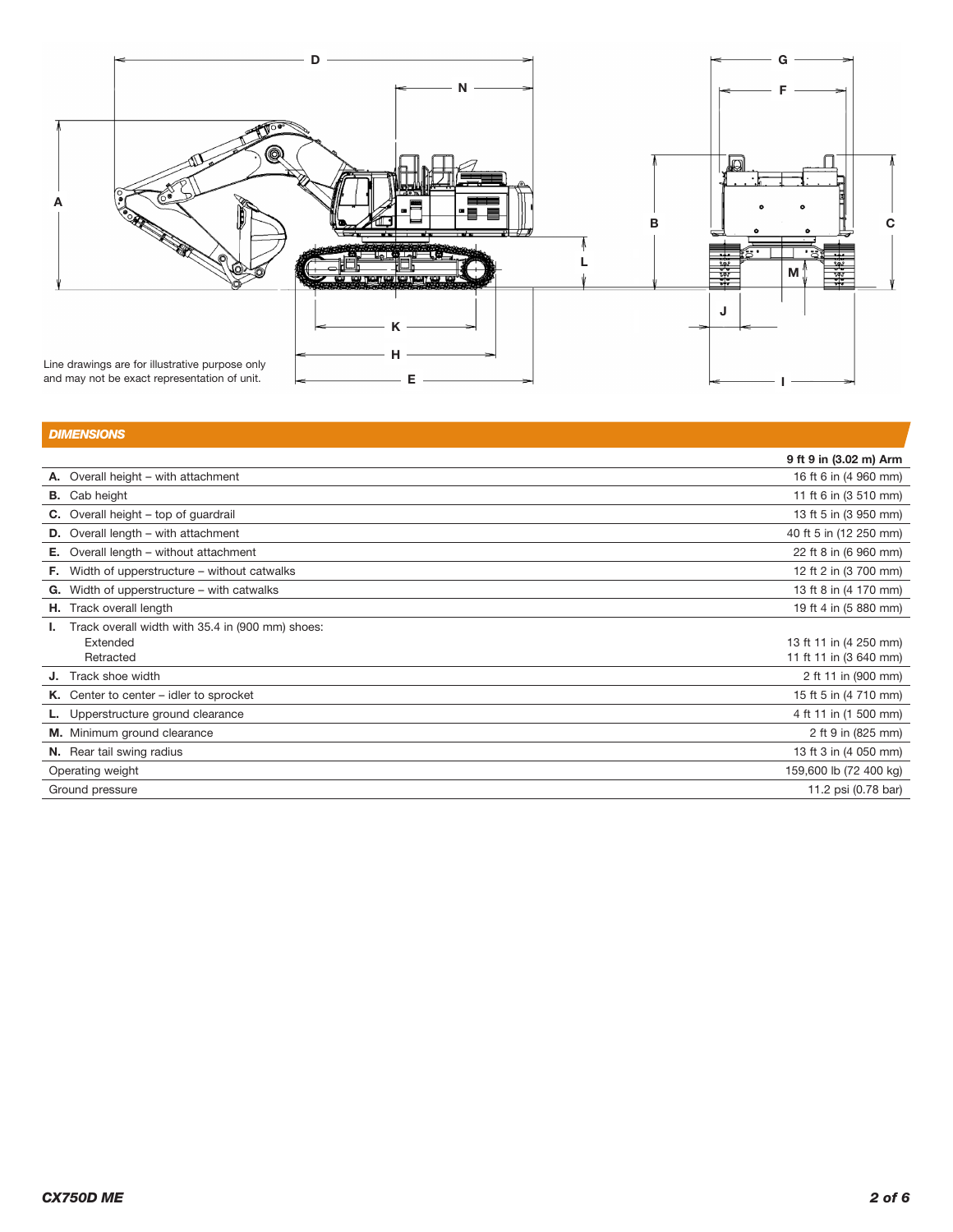

| <b>PERFORMANCE SPECS</b>                                        |                         |
|-----------------------------------------------------------------|-------------------------|
|                                                                 | 9 ft 9 in (3.02 m) Arm  |
| A. Maximum dig radius                                           | 39 ft 4 in (11 730 mm)  |
| <b>B.</b> Dig radius at groundline                              | 37 ft 11 in (11 440 mm) |
| <b>C.</b> Maximum dig depth                                     | 24 ft 2 in (7 180 mm)   |
| <b>D.</b> Dig depth - 8 ft 0 in $(2.44 \text{ m})$ level bottom | 23 ft 10 in (7 030 mm)  |
| <b>E.</b> Dump height                                           | 23 ft 1 in (6 990 mm)   |
| <b>F.</b> Maximum reach height                                  | 36 ft 8 in (11 060 mm)  |
| <b>G.</b> Bucket rotation                                       | $170^\circ$             |
| H. Maximum vertical wall dig depth                              | 12 ft 9 in (5 000 mm)   |
| <b>J.</b> Minimum swing radius                                  | 17 ft 8 in (5 150 mm)   |
| Arm digging force:                                              |                         |
| Standard                                                        | 63,170 lb (281 kN)      |
| Power Boost                                                     | 69,020 lb (307 kN)      |
| Bucket digging force:                                           |                         |
| Standard                                                        | 75,310 lb (335 kN)      |
| Power Boost                                                     | 82,280 lb (366 kN)      |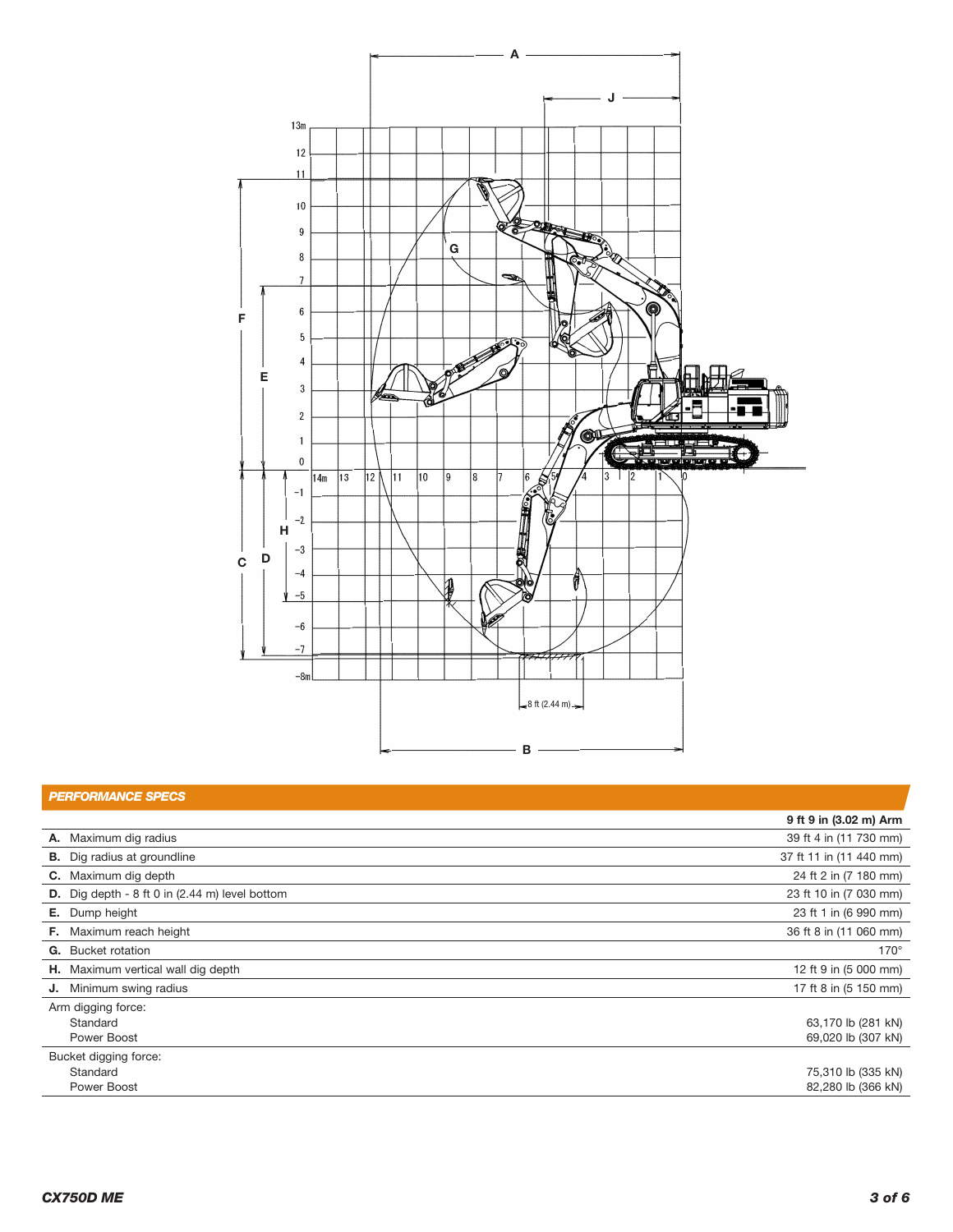*LIFT CAPACITIES*

| CX750D ME - 21 ft 7 in (6.58 m) Boom and 9 ft 11 in (3.02 m) Arm Lift capacities using a bucket weighing 7,470 lb (3 390 kg) and 23,030 lb (10 450 kg) counterweight. |                                   |                            |                            |                           |             |                            |                            |                                       |                               |                             |                            |
|-----------------------------------------------------------------------------------------------------------------------------------------------------------------------|-----------------------------------|----------------------------|----------------------------|---------------------------|-------------|----------------------------|----------------------------|---------------------------------------|-------------------------------|-----------------------------|----------------------------|
| <b>Load (Lift</b>                                                                                                                                                     | <b>MINIMUM REACH</b>              |                            |                            | 0 ft<br>(0 <sub>m</sub> ) |             | 5 ft<br>(1.5 m)            |                            | 10 <sub>ft</sub><br>(3 <sub>m</sub> ) |                               | 15 <sub>ft</sub><br>(4.5 m) |                            |
| <b>Point Height)</b>                                                                                                                                                  | @                                 | <b>END</b>                 | <b>SIDE</b>                | <b>END</b>                | <b>SIDE</b> | <b>END</b>                 | <b>SIDE</b>                | <b>END</b>                            | <b>SIDE</b>                   | <b>END</b>                  | <b>SIDE</b>                |
| $+30$ ft<br>(9 <sub>m</sub> )                                                                                                                                         | 28 ft 1 in<br>(8.46 m)            | 16.750 lb*<br>(7 100 kg)*  | 16.750 lb*<br>(7 100 kg)*  |                           |             |                            |                            |                                       |                               |                             |                            |
| $+25$ ft<br>(7.5 m)                                                                                                                                                   | 25 ft 7 in<br>(7.79 m)            | 21.800 lb*<br>(10 610 kg)* | 21.800 lb*<br>(10 610 kg)* |                           |             |                            |                            |                                       |                               |                             |                            |
| $+20$ ft<br>(6 <sub>m</sub> )                                                                                                                                         | 23 ft 10 in<br>$(7.21 \text{ m})$ | 32.550 lb*<br>(14 910 kg)* | 32.550 lb*<br>(14 910 kg)* |                           |             |                            |                            |                                       |                               |                             |                            |
| $+15$ ft<br>(4.5 m)                                                                                                                                                   | 18 ft 4 in<br>$(5.43 \text{ m})$  | 44.700 lb*<br>(21 020 kg)* | 44.700 lb*<br>(21 020 kg)* |                           |             |                            |                            |                                       |                               |                             |                            |
| $+10$ ft<br>(3 <sub>m</sub> )                                                                                                                                         | 12 ft 11 in<br>$(3.93 \text{ m})$ | 22.500 lb*<br>(10 190 kg)* | 22,500 lb*<br>(10 190 kg)* |                           |             |                            |                            |                                       |                               | 65.400 lb*<br>(30 410 kg)*  | 65.400 lb*<br>(30 410 kg)* |
| $+5$ ft<br>(1.5 m)                                                                                                                                                    | 12 ft 6 in<br>(3.8 m)             | 24.100 lb*<br>(10 970 kg)* | 24.100 lb*<br>(10 970 kg)* |                           |             |                            |                            |                                       |                               | 74,600 lb*<br>(34 560 kg)*  | 74.600 lb*<br>(34 560 kg)* |
| Groundline                                                                                                                                                            | 9 ft 7 in<br>$(2.93 \text{ m})$   | 33.900 lb*<br>(15 370 kg)* | 33.900 lb*<br>(15 370 kg)* |                           |             |                            |                            | 34,850 lb*<br>$(15 560 kg)^*$         | 34,850 lb*<br>$(15 560 kg)^*$ | 78,000 lb*<br>(34 500 kg)*  | 72.350 lb<br>(33 580 kg)   |
| $-5$ ft<br>$(-1.5 m)$                                                                                                                                                 | 2 ft 11 in<br>$(0.89 \text{ m})$  | 29.950 lb*<br>(13 670 kg)* | 29.950 lb*<br>(13 670 kg)* |                           |             | 43.300 lb*<br>(19 330 kg)* | 43.300 lb*<br>(19 330 kg)* | 49,150 lb*<br>(21 830 kg)*            | 49.150 lb*<br>(21 830 kg)*    | 76,600 lb*<br>(35 370 kg)*  | 72.250 lb<br>(33 580 kg)   |
| $-10$ ft<br>$(-3 m)$                                                                                                                                                  | 3 ft 0 in<br>(0.9 m)              | 43.250 lb*<br>(19 040 kg)* | 43.250 lb*<br>(19 040 kg)* |                           |             | 51.950 lb*<br>(23 300 kg)* | 51,950 lb*<br>(23 300 kg)* | 69.700 lb*<br>(30 840 kg)*            | 69.700 lb*<br>(30 840 kg)*    | 70,000 lb*<br>(32 380 kg)*  | 70,000 lb*<br>(32 380 kg)* |
| $-15$ ft<br>$(-4.5 m)$                                                                                                                                                | 5 ft 5 in<br>(1.59 m)             | 73,150 lb*<br>(32 350 kg)* | 73,150 lb*<br>(32 350 kg)* |                           |             |                            |                            | 79,100 lb*<br>(36 830 kg)*            | 79,100 lb*<br>(36 830 kg)*    | 57,600 lb*<br>(26 850 kg)*  | 57,600 lb*<br>(26 850 kg)* |
| $-20$ ft<br>$(-6m)$                                                                                                                                                   | 13 ft 7 in<br>$(3.74 \text{ m})$  | 37,950 lb*<br>(19 570 kg)* | 37,950 lb*<br>(19 570 kg)* |                           |             |                            |                            |                                       |                               | 34,600 lb*<br>(16 860 kg)*  | 34,600 lb*<br>(16 860 kg)* |

| <b>Load (Lift</b><br><b>Point Height)</b> | 20 ft<br>(6 <sub>m</sub> ) |                             | 25 ft<br>(7.5 m)                     |                                     | 30 ft<br>(9 <sub>m</sub> )           |                            | 35 ft<br>(10.5 m)          |                         | <b>MAXIMUM REACH</b>               |                                      |                                  |
|-------------------------------------------|----------------------------|-----------------------------|--------------------------------------|-------------------------------------|--------------------------------------|----------------------------|----------------------------|-------------------------|------------------------------------|--------------------------------------|----------------------------------|
|                                           | <b>END</b>                 | <b>SIDE</b>                 | <b>END</b>                           | <b>SIDE</b>                         | <b>END</b>                           | <b>SIDE</b>                | <b>END</b>                 | <b>SIDE</b>             | @                                  | <b>END</b>                           | <b>SIDE</b>                      |
| $+30$ ft<br>(9 <sub>m</sub> )             |                            |                             |                                      |                                     | 19.650 lb*<br>(10 050 kg)*           | 19.650 lb*<br>(10 050 kg)* |                            |                         | 30 ft 6 in<br>(9.41 m)             | 17.300 lb*<br>(7 790 kg)*            | 17.300 lb*<br>(7 790 kg)*        |
| $+25$ ft<br>(7.5 m)                       |                            |                             |                                      |                                     | 25.450 lb*<br>(11 630 kg)*           | 25.450 lb*<br>(11 630 kg)* |                            |                         | 33 ft 9 in<br>$(10.35 \text{ m})$  | 16.500 lb*<br>(7 470 kg)*            | 16.500 lb*<br>(7 470 kg)*        |
| $+20$ ft<br>(6 <sub>m</sub> )             |                            |                             | 31.800 lb*<br>$(14600 \text{ kg})*$  | 31.800 lb*<br>$(14600 \text{ kg})*$ | 27,400 lb*<br>(12 600 kg)*           | 26,900 lb<br>(12 490 kg)   | 21.100 lb*<br>(10 670 kg)* | 19,550 lb<br>(9180 kg)  | 35 ft 10 in<br>$(10.94 \text{ m})$ | 16.350 lb*<br>(7 410 kg)*            | 16.350 lb*<br>(7 410 kg)*        |
| $+15$ ft<br>(4.5 m)                       | 41.450 lb*<br>(19 210 kg)* | 41,450 lb*<br>(19 210 kg)*  | 34.700 lb*<br>(15 990 kg)*           | 34.700 lb*<br>(15 990 kg)*          | 30.700 lb*<br>(14 090 kg)*           | 25,950 lb<br>(12100 kg)    | 26.450 lb*<br>(12 190 kg)* | 19,050 lb<br>(8930 kg)  | 36 ft 11 in<br>$(11.27 \text{ m})$ | 16,600 lb*<br>(7 510 kg)*            | 16,600 lb*<br>(7 510 kg)*        |
| $+10$ ft<br>(3 <sub>m</sub> )             | 48,900 lb*<br>(22 540 kg)* | 48,900 lb*<br>(22 540 kg)*  | 38,200 lb*<br>(17 690 kg)*           | 34,200 lb<br>$(15910 \text{ kg})$   | 32,250 lb*<br>$(14840 \text{ kg})^*$ | 24,750 lb<br>(11 540 kg)   | 27,550 lb*<br>(12 690 kg)* | 18,450 lb<br>(8620 kg)  | 37 ft 3 in<br>$(11.36 \text{ m})$  | 17,200 lb*<br>(7 820 kg)*            | 16,100 lb<br>(7300 kg)           |
| $+5$ ft<br>(1.5 m)                        | 54.600 lb*<br>(25 210 kg)* | 46.900 lb<br>(21 820 kg)    | 41.550 lb*<br>(19 220 kg)*           | 32,400 lb<br>(15090 kg)             | 33,600 lb*<br>$(15 540 kg)^*$        | 23.700 lb<br>(11 050 kg)   | 27.250 lb<br>(12700 kg)    | 17,850 lb<br>(8 340 kg) | 36 ft 10 in<br>$(11.23 \text{ m})$ | 18.400 lb*<br>(8 350 kg)*            | 16,150 lb<br>$(7320 \text{ kg})$ |
| Groundline                                | 56.500 lb*<br>(26 110 kg)* | 44.850 lb<br>(20 870 kg)    | 43.000 lb*<br>(19 890 kg)*           | 31.100 lb<br>(14 490 kg)            | 34.150 lb*<br>(15 820 kg)*           | 22,900 lb<br>(10680 kg)    | 26.750 lb*<br>(12520 kg)   | 17,500 lb<br>(8 170 kg) | 35 ft 8 in<br>$(10.86)$ m)         | 20.300 lb*<br>(9 220 kg)*            | 16.950 lb<br>(7 700 kg)          |
| $-5$ ft<br>$(-1.5 m)$                     | 55.550 lb*<br>(25 690 kg)* | 44.200 lb<br>$(20, 590$ kg) | 42.350 lb*<br>(19 610 kg)*           | 30,600 lb<br>(14 250 kg)            | 33.050 lb*<br>(15 370 kg)*           | 22.700 lb<br>(10 570 kg)   |                            |                         | 33 ft 7 in<br>$(10.25 \text{ m})$  | 23.400 lb*<br>$(10 570 kg)^*$        | 18.850 lb<br>$(8530 \text{ kg})$ |
| $-10$ ft<br>$(-3 m)$                      | 51.750 lb*<br>(23 990 kg)* | 44.550 lb<br>(20 730 kg)    | 39.050 lb*<br>(18 190 kg)*           | 30,900 lb<br>(14 370 kg)            | 27.850 lb*<br>(13 310 kg)*           | 23,400 lb<br>(10 860 kg)   |                            |                         | 30 ft 7 in<br>$(9.35 \text{ m})$   | 25.450 lb*<br>$(11 540 kg)^*$        | 22,400 lb<br>(10100 kg)          |
| $-15$ ft<br>$(-4.5 m)$                    | 42.600 lb*<br>(19 990 kg)* | 42.600 lb*<br>(19 990 kg)*  | 29.250 lb*<br>$(14130 \text{ kg})^*$ | 29.250 lb*<br>(14 130 kg)*          |                                      |                            |                            |                         | 26 ft 3 in<br>(8.07 m)             | 23.550 lb*<br>(10 710 kg)*           | 23.550 lb*<br>(10 710 kg)*       |
| $-20$ ft<br>$(-6m)$                       | (10 670 kg)*               | (10 670 kg)*                |                                      |                                     |                                      |                            |                            |                         | 18 ft 7 in<br>(6.06 m)             | 24.900 lb*<br>$(10300 \text{ kg})^*$ | 24,900 lb*<br>(10 300 kg)*       |

NOTE: \*Lift capacities marked with an asterisk (\*) are limited by 87% hydraulic capacity and 75% tipping capacity.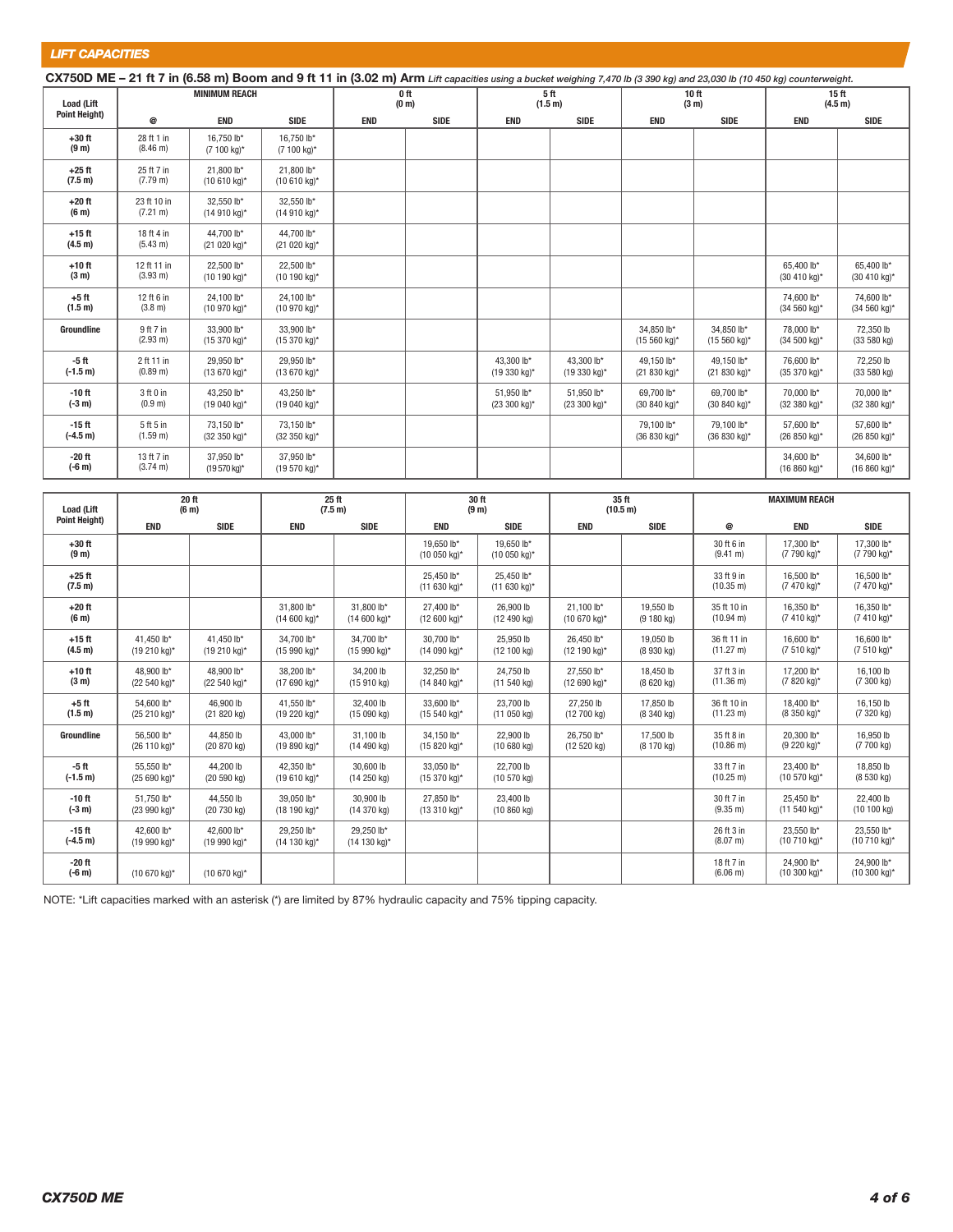# *STANDARD EQUIPMENT*

#### *ENGINE*

Isuzu AQ-6WG1X Tier 4 Final Certified Selective Catalytic Reduction – SCR Diesel Oxidation Catalyst – DOC Cooled Exhaust Gas Recirculation – CEGR EGR Coolers Six-cylinder turbo-charged diesel VGT turbocharger Electronic fuel injection High pressure common rail system Neutral safety start Auto-engine warm up Glow-plug pre-heat Fuel Economy Assist System – FEA Engine Protection Feature – EPF Dual-stage fuel filtration Dual element air filter Remote oil filter Drain for fuel tank Remote engine oil drain 500-hour engine oil change interval 24 Volt system Engine oil sample port Battery disconnect switch Air pre-cleaner – Cyclone High ambient temperature cooling package Emergency engine stop External Fuel and DEF gauges Fan housing Fuel cooler Fuel filter restriction indicator Fuel shut-off valve Idle start Radiator, oil cooler, intercooler – protective screen

# *FUEL ECONOMY SYSTEMS*

Engine Idle/Fuel Economy System: Auto-idle One-touch idle Auto-idle shut-down BEC – Boom Economy Control AEC – Auto Economy Control SWC – Swing Relief Control SSC – Spool Stroke Control

# *HYDRAULICS*

Auto power boost Auto swing priority Arm speed assistance – 2 pump flow Auxiliary flow control Auxiliary valve Boom speed assistance – 2 pump flow Bucket curl assist Control levers pre-wired for auxiliary hydraulics Electronically controlled hydraulic pumps Holding valve – Boom and Arm Fire wall Hydraulic filter restriction indicator Neutral pump de-stroke Oil cooler

Power save Pump stand-by pressure Auto travel speed change Selectable work modes Free swing Hydraulic oil sample port Control pattern selector Pre-set auxiliary pump settings Auxiliary valve 5,000-hour hydraulic oil change interval 1,000-hour hydraulic filter change interval SAHR brake

#### *UPPER STRUCTURE*

ISO mirrors – 3 Cab ISO-Mounts – fluid and spring Upper mounted work light – 70 watt Swivel guard belly pan Center cover – over main CV Fuel tank belly pan Handrail – RH access ISO guard rails Lifting eyes for counterweight Lockable fuel cap, service doors and toolbox

## *ATTACHMENTS*

Boom – 21 ft 11 in (6 580 mm) Heavy-duty bucket linkage Boom mounted work light – 70 watt Auxiliary pipe brackets Centralized grease fittings Attachment cushion valve Arm and boom regeneration Bucket anti-clatter device Chrome pins Easy Maintenance System (EMS) bushings Teardrop pin retention keepers

#### *OPERATOR ENVIRONMENT*

ROPS protection FOPS cab top guard – Level 1 Pressurized cab Face vent Cab lights – 2 Interior dome light One-touch lock front window One piece window – right Safety glass windows Gate lock hydraulic activation Emergency exit and hammer Clear polycarbonate roof window with sunshade AC/heat/defrost with auto climate control LED Color monitor – 7 in (180 mm) 26 selectable languages for monitor On-board diagnostic system 10 programmable attachments settings on monitor – 5 single flow, 5 dual flow Seat belt  $-3$  in (76 mm) Heated high-back cloth seat with air suspension and 65° tilt adjustment Sliding seat – 3.54 in (90 mm)

Adjustable armrests Tilting consoles – 4-position Sliding cockpit – 3.15 in (80 mm) Low-effort joystick controls Controls pre-wired for auxiliary Single pedal travel Straight travel AM/FM radio with antenna, 2 speakers and Bluetooth capabilities Aux-in port for personal electronics Radio mute switch – joystick Rear-view camera Anti-theft system – start code system Rubber floormat 12 Volt electric outlet 24 Volt cigarette lighter Windshield wiper/washer Cup holder Storage compartments Warm/cool storage compartment Travel alarm with cancel switch Ignition keys One key start & lock-up Cab filter – external Cab handrails Operator's manual

#### *UNDERCARRIAGE*

Retractable undercarriage 35.4 in (900 mm) steel shoes, triple semi-grouser Full overlap turntable bearing tub Double track chain guides Hydraulic track adjustment Sealed link chain Steps Carbody belly pan – swivel guard X-pattern carbody Lashing points – tie downs Extra Filter Kit: Engine oil filter Filter wrench Fuel filters Grease gun Green plug oil drain hose for engine oil drain Hydraulic return filter Pilot circuit hydraulic filter

## *TELEMATICS*

CASE SiteWatch™ Telematics – includes hardware and a 3-yr Advanced data subscription